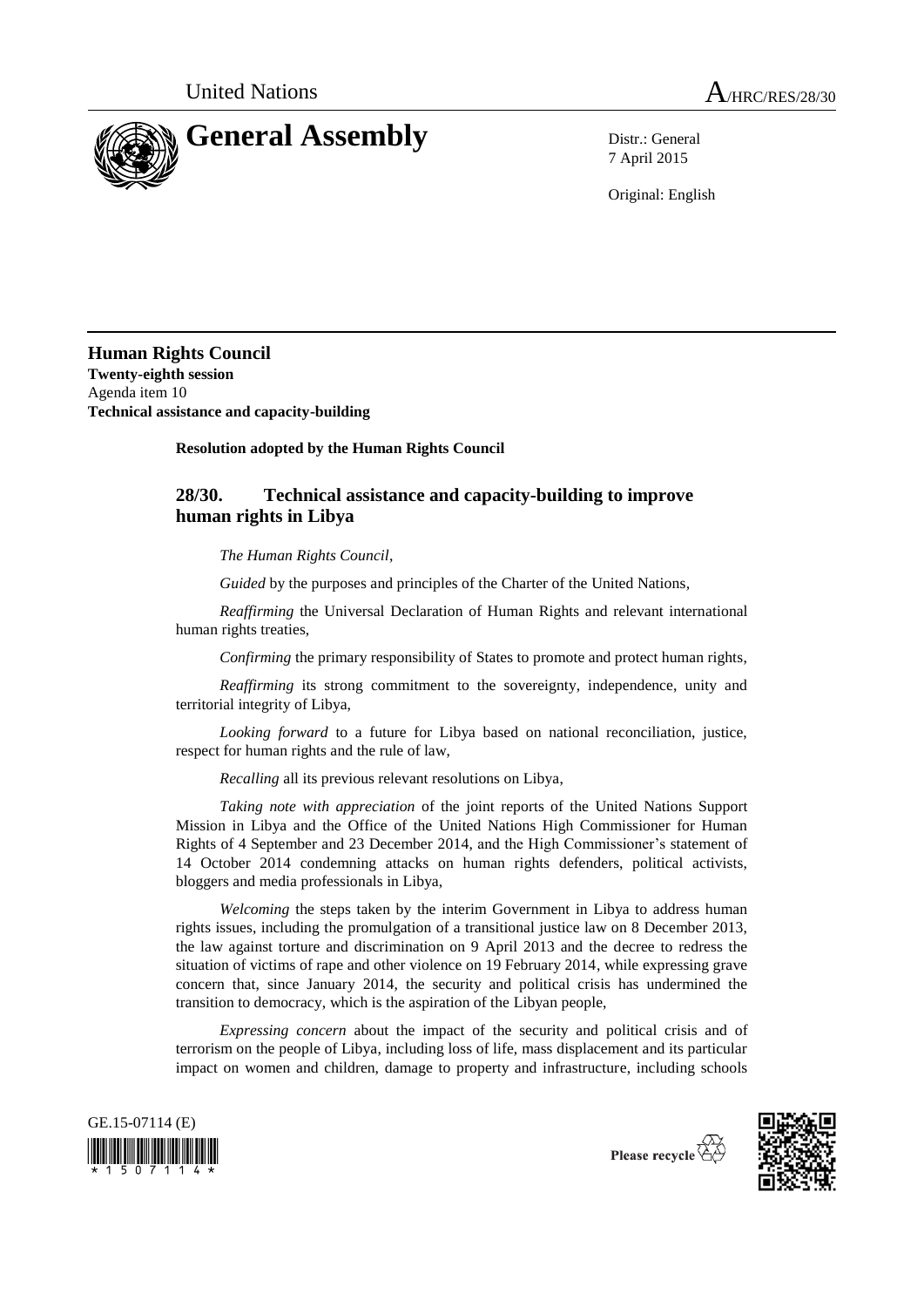and hospitals, the use of schools as military bases and the shortages of medical supplies and treatment,

*Expressing concern also* about the impact of the security and political crisis and of terrorism on migrants, in particular the increase in the number of deaths of migrants attempting to cross the Mediterranean Sea,

*Emphasizing* the need for a political solution to the conflict, for an immediate ceasefire and for all parties to cease violence, expressing full support for the efforts led by the Special Representative of the Secretary-General for Libya to facilitate talks and to establish a national unity government, and underscoring the importance of the equal and full participation of all parts of Libyan society, including women and youth, in the political process,

*Reaffirming* that those responsible for violations or abuses of human rights, violations of international humanitarian law and terrorism should be held accountable, and that counter-terrorism measures must be consistent with applicable international law,

1. *Condemns* all violations and abuses of human rights and violations of international humanitarian law, including those involving unlawful killings, indiscriminate shelling and attacks on civilians, abductions and assassinations, including of government officials, judges, human rights activists, journalists and members of civil society organizations, shelling of hospitals, looting of property, and restrictions on freedom of expression;

2. *Condemns in the strongest terms* the terrorist acts, hostage-taking and violence committed against civilians by the so-called Islamic State in Iraq and the Levant (Daesh in Libya) and other terrorist organizations, their violent extremist ideology and their continued gross, systematic and widespread abuse of human rights and violations of international humanitarian law, and reaffirms that terrorism, including the actions of the socalled Islamic State in Iraq and the Levant, cannot and should not be associated with any religion, nationality or civilization;

3. *Strongly urges* the Government of Libya to investigate human rights violations and abuses and to hold those responsible to account;

4. *Strongly urges* all parties immediately to cease violations and abuses and to engage fully in the United Nations-led dialogue for peace aimed at the establishment of a Government of national unity, in order to avert further deterioration in the humanitarian crisis suffered by Libyans as a result of the conflict and to prevent the further erosion of the sovereignty and security of Libya, and urges all fighters and their leaders to declare that violations and abuses of human rights will not be tolerated and that individuals suspected of such acts will be removed from duty;

5. *Calls for* those responsible for violations or abuses of international human rights law, including sexual violence and violations and abuses against children, to be held accountable in accordance with international standards;

6. *Calls upon* the Government of Libya to increase efforts to end impunity, and takes note of its continued cooperation with the International Criminal Court to ensure that those responsible for violations of human rights and international humanitarian law, including attacks targeting civilians, are held accountable;

7. *Recognizes* the ongoing human rights challenges in Libya, strongly encourages the Government of Libya to increase its efforts to protect and promote human rights and to prevent any violations or abuses, and in this regard calls upon the international community to provide assistance for Libyan efforts to establish the rule of law, due process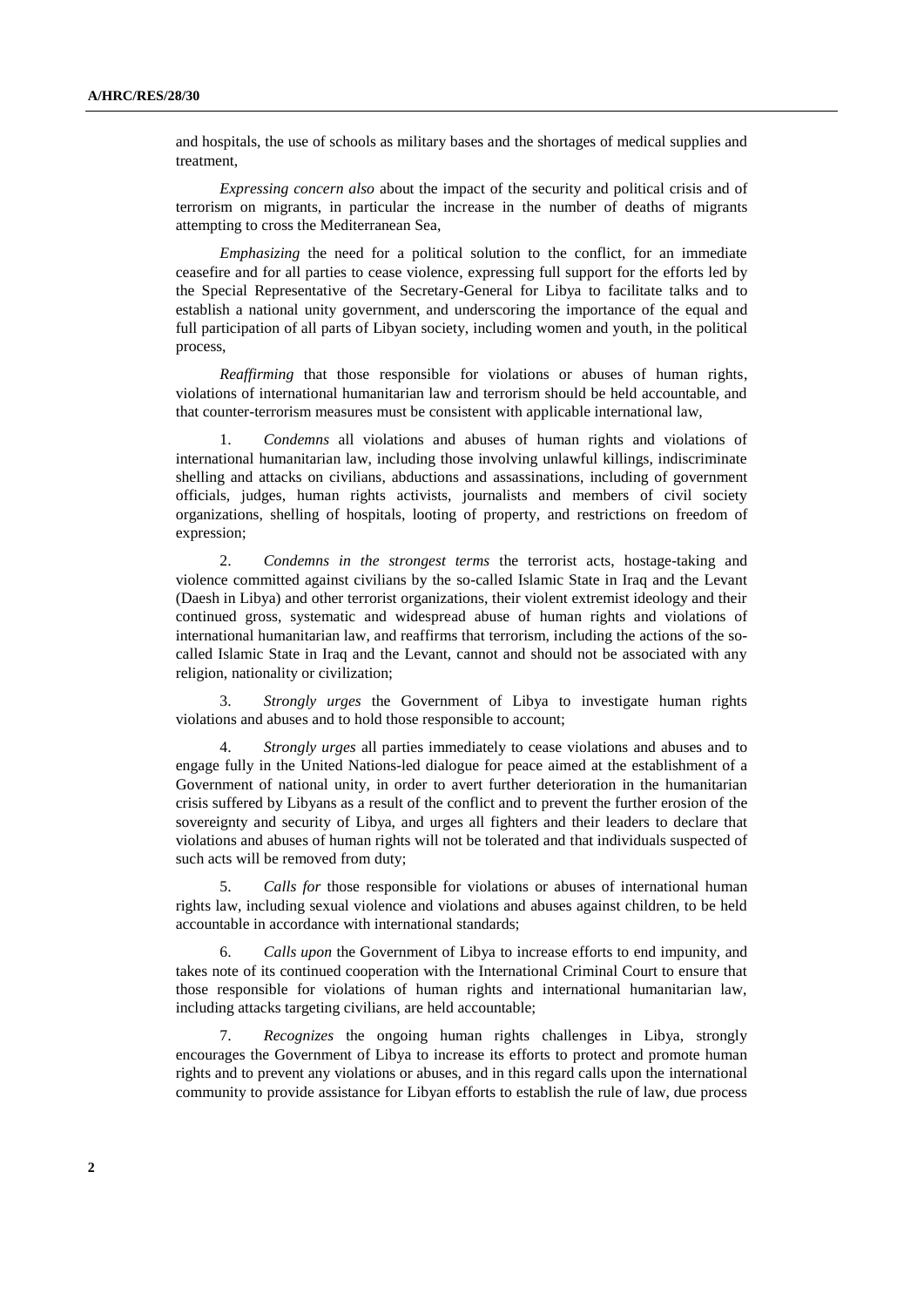and access to justice, including through capacity-building in the justice system to enable effective accountability;

8. *Urges* the international community to support the Government and the Parliament of Libya to fully assume their responsibilities to promote and protect the human rights of the Libyan people;

9. *Expresses grave concern* at the rise in the number of conflict-related detainees, including children, and at reports of torture and sexual and gender-based violence in detention centres, calls upon the Government urgently to increase its efforts to establish full and effective control over all detention centres, in order to ensure that detainees, including foreign detainees, are treated in accordance with its international obligations, including, where applicable, those relating to fair trial guarantees and humane treatment in detention;

10. *Welcomes* the commitment of the Government of Libya to human rights and its continued cooperation with the Human Rights Council and its mechanisms, including the wish expressed by the Government to continue its cooperation with the United Nations High Commissioner for Human Rights and to renew its invitation for him to visit Libya, and urges the Government:

(*a*) To take further steps to protect freedom of expression, ensuring that the media can operate freely and without discrimination, to review the provisions of the Penal Code and other provisions that violate freedom of expression, and to abolish all Penal Code restrictions on free speech that stipulate imprisonment and the death penalty for "insults" to officials, the judiciary and the State, for "slander" and for blasphemy;

(*b*) To intensify efforts to prevent acts of torture, to investigate all allegations of torture, to hold those responsible to account and to consider providing fair and adequate compensation for victims;

(*c*) To make further progress towards the ratification of the International Convention for the Protection of All Persons from Enforced Disappearance and the Optional Protocol to the Convention against Torture and Other Cruel, Inhuman or Degrading Treatment or Punishment;

(*d*) To promote the continued operation of the National Council for Civil Liberties and Human Rights in conformity with the principles relating to the status of national institutions for the promotion and protection of human rights (Paris Principles);

(*e*) To participate openly and constructively in its upcoming universal periodic review;

(*f*) To further empower women and girls, including by ensuring their full representation in politics, the police and the judiciary;

(*g*) To ensure the protection of cultural rights and freedom of religion and belief, in accordance with its international obligations, and to take appropriate steps to help to prevent all attacks on and destruction of cultural and religious sites in violation of international law, particularly those on the World Cultural and Natural Heritage List of the United Nations Educational, Scientific and Cultural Organization, and to prosecute those responsible for such attacks;

(*h*) To take further steps to guarantee freedom of association and assembly, including by reviewing the articles of the Penal Code that undermine freedom of association and by adopting a law for civil society organizations that is in accordance with international standards on freedom of association, that ensures the protection of human rights defenders and that only includes legal limitations that comply with the international treaty obligations of Libya;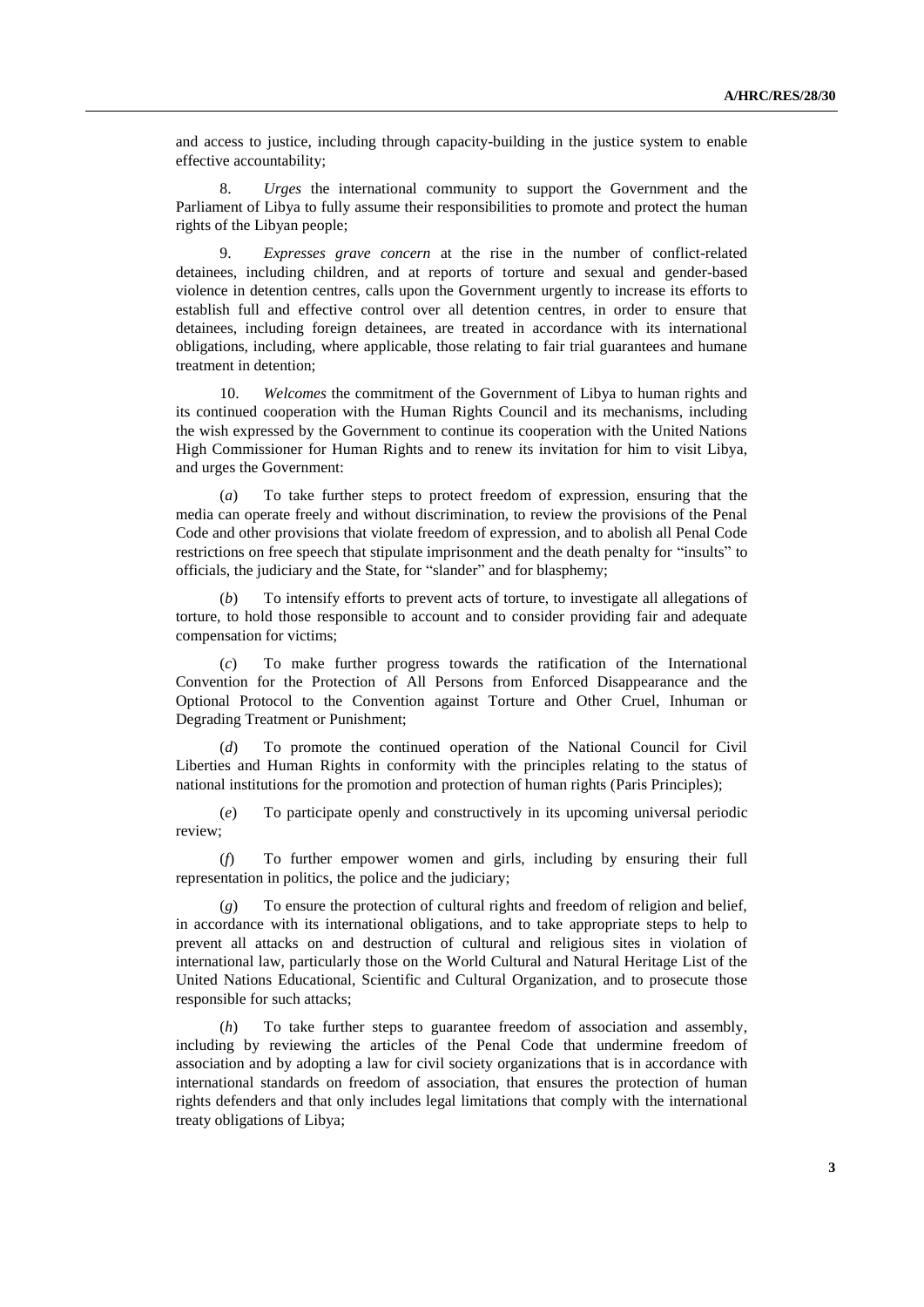11. *Urges* the Government of Libya, the international community, the United Nations and all parties to the conflict to facilitate the full, equal and effective participation of women in all activities relating to the prevention and resolution of the armed conflict, the maintenance of peace and security and post-conflict peacebuilding in accordance with relevant Security Council resolutions, including resolutions 1325 (2000) of 31 October 2000 and 2122 (2013) of 18 October 2013;

12. *Encourages* the Libyan Constitutional Assembly to intensify its efforts to draft a constitution that protects the human rights of all, including women and members of all communities and vulnerable groups, and to ensure, as far as possible, the participation of all members of society, including civil society organizations, in the process of drafting the constitution;

13. *Emphasizes* the importance of a broad-based and inclusive national dialogue in order to ensure a peaceful and sustainable democratic transition;

14. *Recognizes* the efforts made by States in tracing, freezing and recovering stolen assets and the importance of effective cooperation between the international community and the Libyan authorities in this regard, taking into account the potential of the recovery of these assets in helping the Libyan authorities to improve security, development and the realization of all the human rights of all Libyans;

15. *Takes note* of the final report of the international commission of inquiry on Libya, $<sup>1</sup>$  and encourages the Government of Libya to implement fully the recommendations</sup> contained therein;

16. *Takes note with appreciation* of the report of the Office of the High Commissioner on the situation of human rights in Libya and on related technical support and capacity-building needs; $<sup>2</sup>$ </sup>

17. *Recognizes* the security, political and economic challenges faced by the Government of Libya, which have been exacerbated by armed conflict;

18. *Requests* the High Commissioner urgently to dispatch a mission to investigate violations and abuses of international human rights law committed in Libya since the beginning of 2014, and to establish the facts and circumstances of such abuses and violations with a view to avoiding impunity and ensuring full accountability, in coordination with the United Nations Support Mission in Libya, inviting the assistance of relevant experts, particularly the National Council for Civil Liberties and Human Rights, and of special procedures mandate holders, and to submit to the Human Rights Council at its thirty-first session, under agenda item 10, a written report on its findings, which should also contain an update on technical assistance, capacity-building and cooperation with the Government of Libya, with recommendations for future capacity-building needs that include but are not limited to the justice system and accountability;

 $1$  A/HRC/19/68.

 $^2$  A/HRC/28/51.